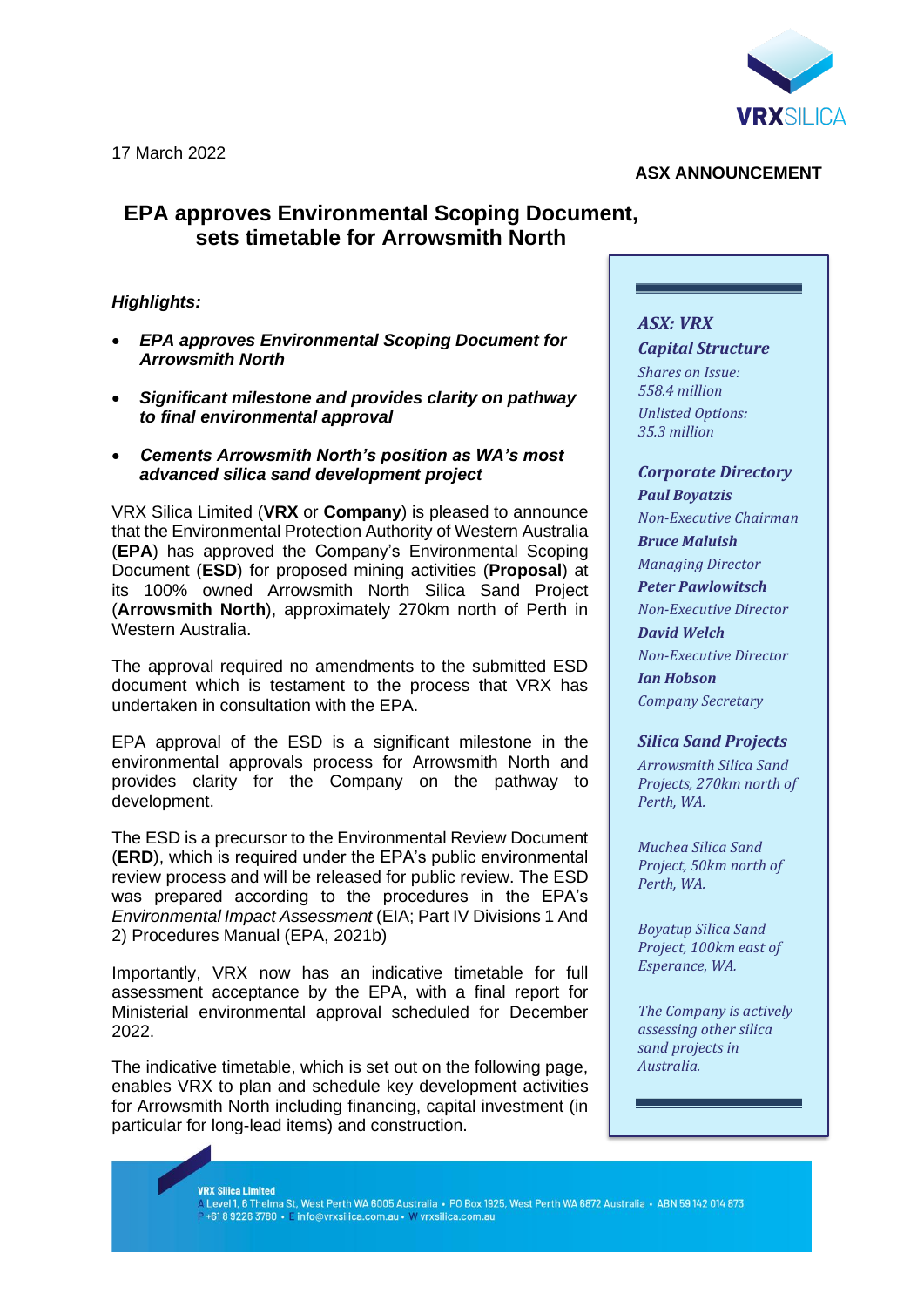

VRX has already completed process engineering, site geotechnical works and bore installations while detailed engineering for fabrication is underway.

**VRX's Managing Director Bruce Maluish said:** *"EPA approval of our Environmental Scoping Document is the culmination of many months of hard work by both VRX and the EPA and we look forward to continued collaboration as we progress the development of the Arrowsmith North Silica Sand Project.* 

*"The ESD provides the scope of studies required for the next stage of the approvals process, the Environmental Review Document, the draft of which is well advanced, and gives us clarity on the pathway forward to full approval and development of Arrowsmith North.*

*"Arrowsmith North is the first of our three high-quality, world-scale projects and the most advanced pure silica sand development opportunity in Western Australia. I am confident the lessons from this approvals process will assist VRX as we progress approvals and development of the Arrowsmith Central and Muchea silica sand projects.*

*"Based on the indicative timetable now available to the Company, VRX expects to begin Arrowsmith North's six-month construction period in January 2023."* 

*"I thank our shareholders for their ongoing support and patience as we progress our three 100%-owned, world-class, high-grade silica sand projects toward production and the delivery of sustained value."* 

| <b>Key assessment milestones</b>                                                                                      | <b>Indicative date</b> |
|-----------------------------------------------------------------------------------------------------------------------|------------------------|
| Proponent submits first draft ERD                                                                                     | 15 April 2022          |
| EPA provides comment on first draft ERD                                                                               | 27 May 2022            |
| (6 weeks from receipt of ERD)                                                                                         |                        |
| EPA accepts ERD (assumes no further revisions required)                                                               | 27 May 2022            |
| EPA authorises release of Environmental Review Document for public review<br>(2 weeks from EPA approval of ERD)       | 10 June 2022           |
| Proponent releases Environmental Review Document for public review for 4<br>weeks                                     | 10 June 2022           |
| Close of public review period                                                                                         | 8 July 2022            |
| <b>EPA provides Summary of Submissions</b>                                                                            | 29 July 2022           |
| (3 weeks from close of public review period)                                                                          |                        |
| Proponent provides Response to Submissions                                                                            | 19 August 2022         |
| EPA reviews the Response to Submissions                                                                               |                        |
| (4 weeks from receipt of Response to Submissions)                                                                     | 16 September 2022      |
| EPA accepts and publishes proponent's response to submissions                                                         | 16 September 2022      |
| EPA prepares draft assessment report and completes assessment                                                         | 28 October 2022        |
| (6 weeks from acceptance of proponent's response to submissions)                                                      |                        |
| EPA finalises Assessment report (including two-week consultation on draft<br>conditions) and gives report to Minister | 9 December 2022        |
| (6 weeks from completion of assessment)                                                                               |                        |

**VRX Silica Limited** 

-na ciliou Ellincu<br>A Level 1, 6 Thelma St, West Perth WA 6005 Australia • PO Box 1925, West Perth WA 6872 Australia • ABN 59 142 014 873 +61892263780 · Einfo@vrxsilica.com.au · W vrxsilica.com.au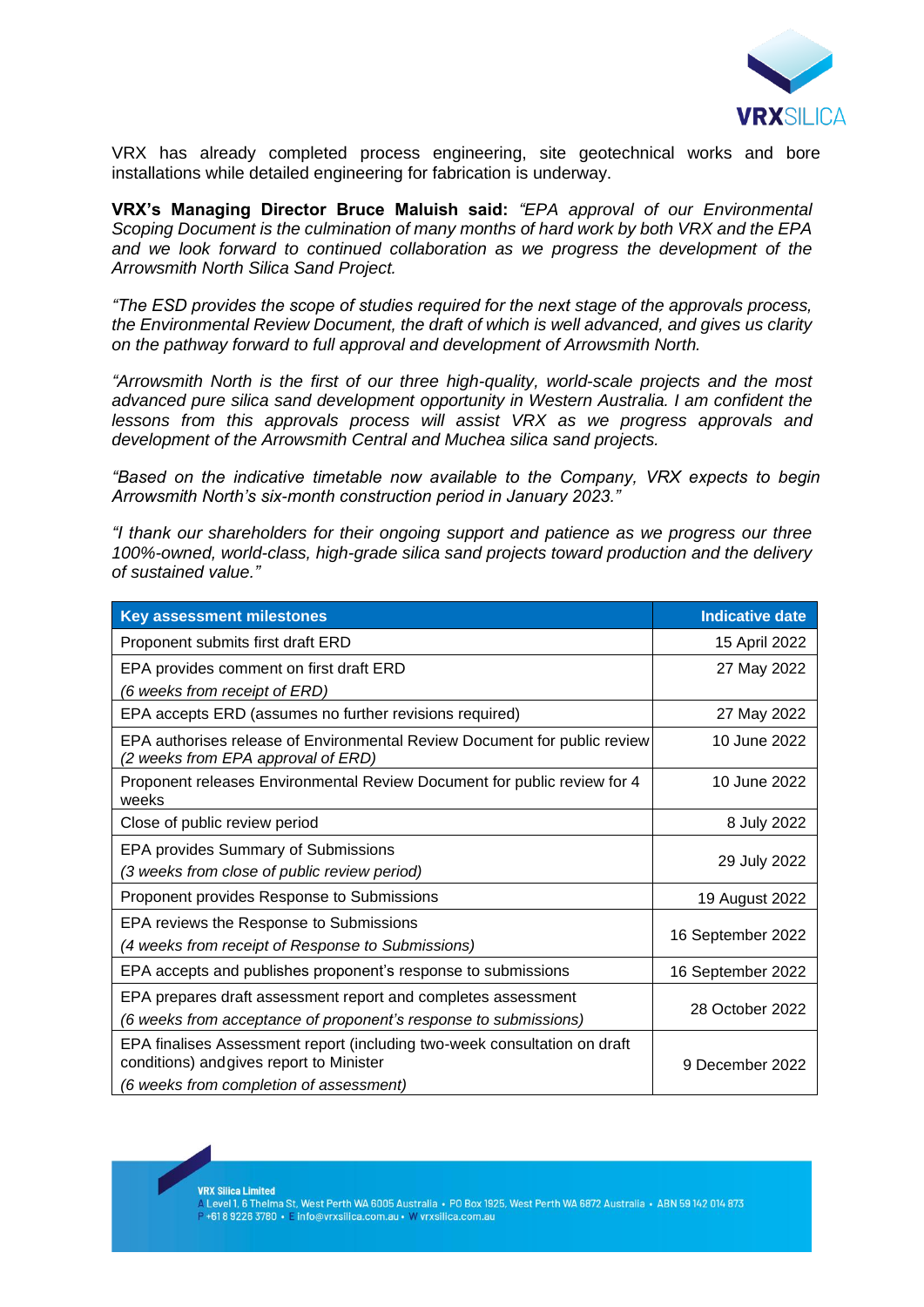

In parallel to the approvals process, VRX has been busy advancing key aspects of Arrowsmith North's development including engineering design and financing discussions. Based on the indicative timetable provided by the EPA's sign-off of the ESD, the Company expects to be on the ground at Arrowsmith North and commence the six-month construction period in January 2023, subject to Ministerial approval.

# *Update on DMIRS approval process*

VRX has commenced the Department of Mines, Industry, Regulation and Safety (**DMIRS**) approvals process for Arrowsmith North with a presentation of the Mining Proposal and Closure Plan to the relevant department assessment officers.

A final document will be lodged with DMIRS by the end of March 2022.

DMIRS has confirmed that its approvals process will run in parallel with the EPA approvals process and final approval will be subject to Ministerial approval.

# *Commonwealth Government approvals process*

The Arrowsmith North Proposal had been referred to the Commonwealth Department of Agriculture, Water and the Environment (**DAWE**) and determined to be a controlled action under the Environment Protection and Biodiversity Conservation Act 1999 (**EPBC Act**). DAWE had also confirmed that the Proposal would be assessed under a Bilateral Agreement between the Commonwealth and the State of Western Australia under section 45 of the EPBC Act or an accredited process under section 87 of the Act.

The ESD completed by VRX, and approved by the EPA, includes work required to be carried out and reported on in the ERD in relation to 'Matters of National Environmental Significance'. The ERD will also address the matters in Schedule 4 of the regulations to the EPBC Act.

# *Update on Arrowsmith Central Approvals*

VRX commenced the approvals process for the Arrowsmith Central Silica Sand Project with a referral submission to DAWE under the EPBC Act in October 2021. DAWE determined that under section 75 of the EPBC Act the proposed action is a controlled action and, as such, it requires assessment and a decision about whether approval for it should be given under the EPBC Act.

Furthermore, the Company lodged a Section 38 Referral and supporting documentation to the State Department of Water and Environmental Regulation (**DWER**) in September 2021, which has a description of the Arrowsmith Central proposal, affected areas, key environmental factors, impact assessments and identified approvals and regulations.

The EPA requested additional information which was provided with an updated Referral in February 2022. The Company has received no further notifications at this time.

**VRX Silica Limited**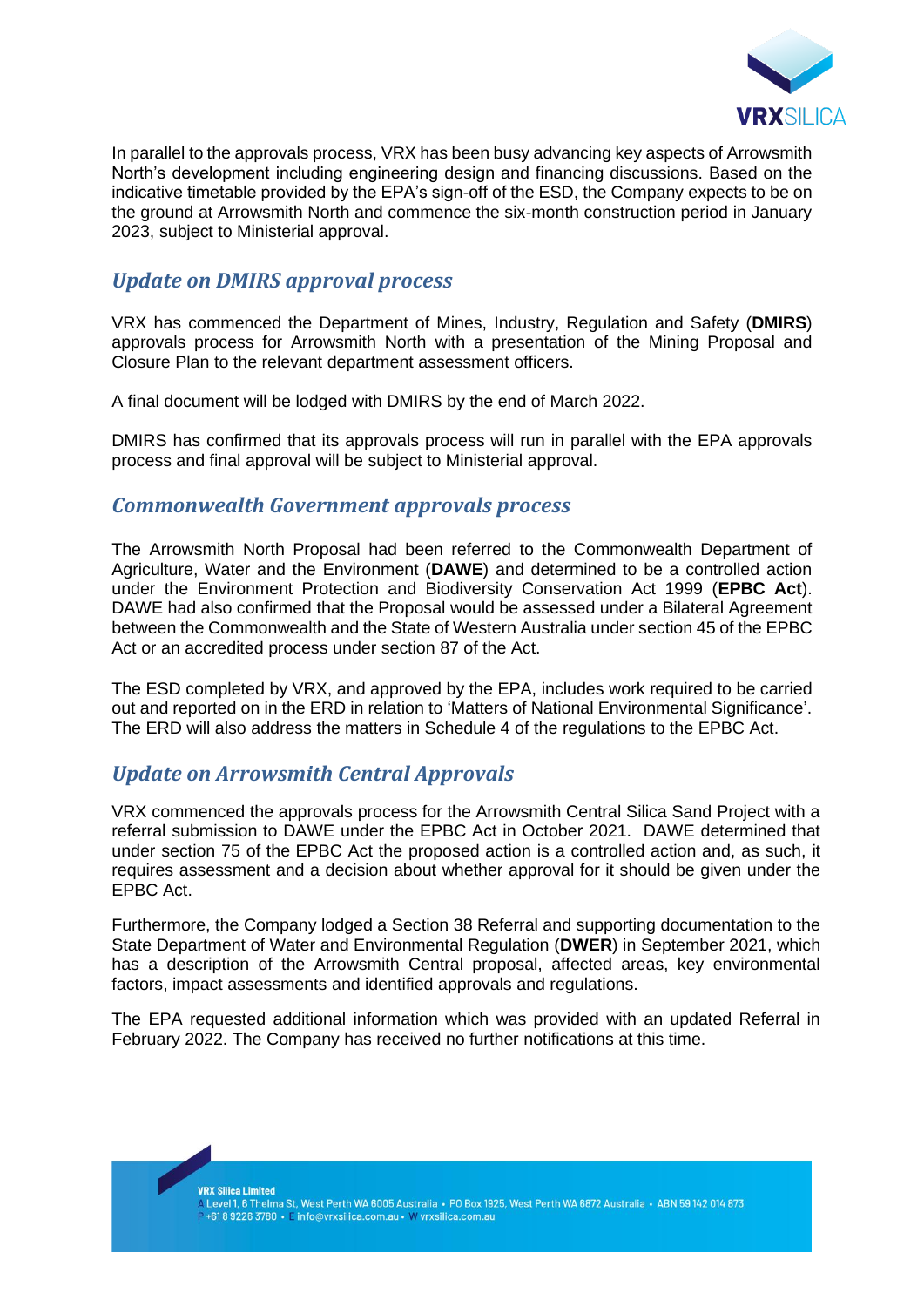

This announcement has been authorised for release to the ASX by VRX Managing Director Bruce Maluish.

### **Further information:**

Bruce Maluish **Peter Klinger**<br>Managing Director **Property Cannings Purple** Managing Director<br>brucem@vrxsilica.com.au 0418 940 417

[pklinger@canningspurple.com.au](mailto:pklinger@canningspurple.com.au)<br>0411 251 540

**VRX Silica Limited** 

vra sunca Linnea<br>|- Level 1, 6 Thelma St, West Perth WA 6005 Australia • P0 Box 1925, West Perth WA 6872 Australia • ABN 59 142 014 873<br>|- +61 8 9226 3780 • E info@vrxsilica.com.au • W vrxsilica.com.au